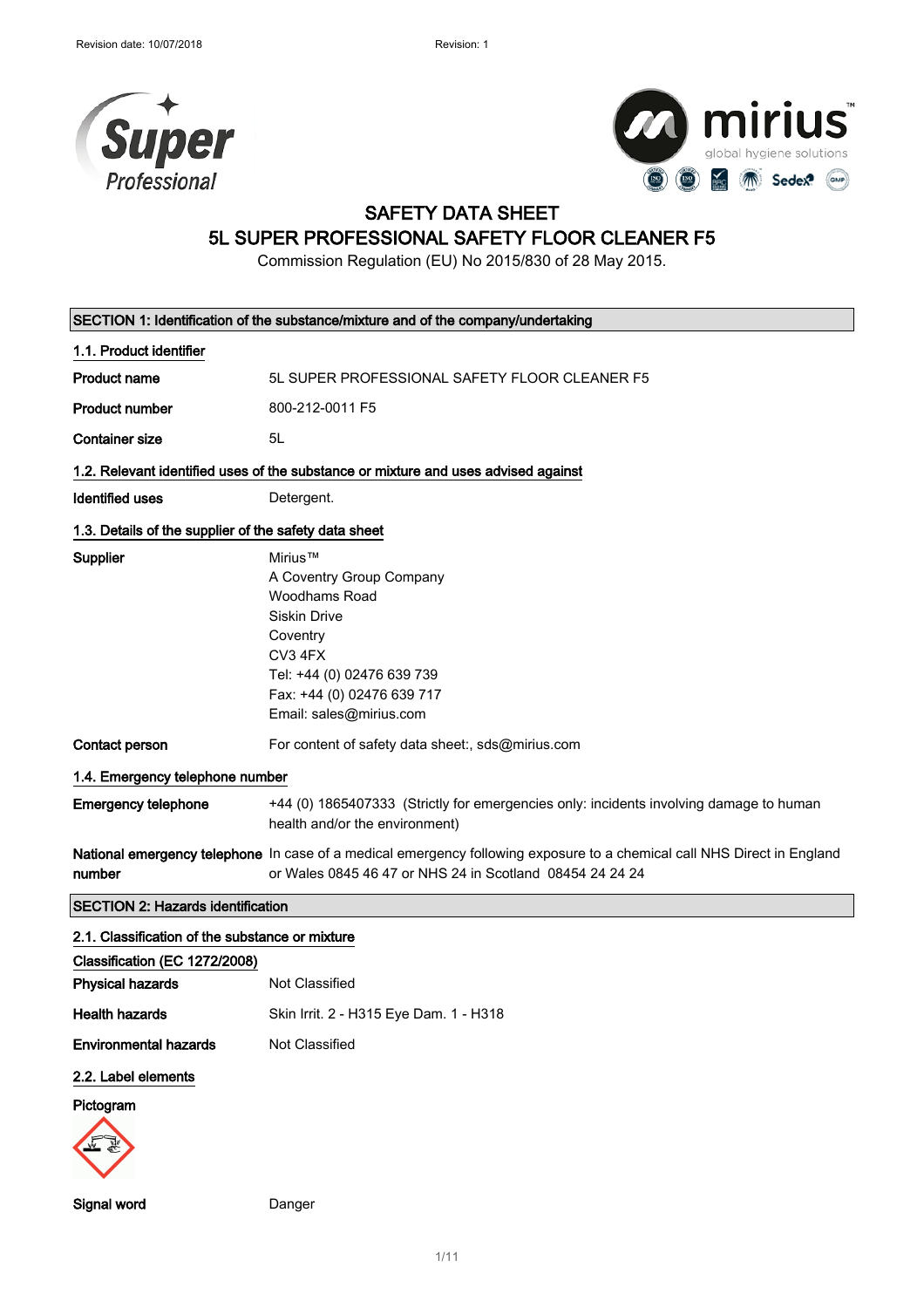| <b>Hazard statements</b>        | H315 Causes skin irritation.                                                                                                                                                                                                                                                                                                                                                                                                                                                                                                                         |
|---------------------------------|------------------------------------------------------------------------------------------------------------------------------------------------------------------------------------------------------------------------------------------------------------------------------------------------------------------------------------------------------------------------------------------------------------------------------------------------------------------------------------------------------------------------------------------------------|
|                                 | H318 Causes serious eye damage.                                                                                                                                                                                                                                                                                                                                                                                                                                                                                                                      |
| <b>Precautionary statements</b> | P302+P352 IF ON SKIN: Wash with plenty of water.<br>P305+P351+P338 IF IN EYES: Rinse cautiously with water for several minutes. Remove<br>contact lenses, if present and easy to do. Continue rinsing.<br>P332+P313 If skin irritation occurs: Get medical advice/attention.<br>P362+P364 Take off contaminated clothing and wash it before reuse.<br>P337+P313 If eye irritation persists: Get medical advice/ attention.<br>P280 Wear protective clothing and gloves.<br>P501 Dispose of contents/ container in accordance with local regulations. |
| Contains                        | ALCOHOLS, C12-14, ETHOXYLATED, C12-14-ALKYL ETHER SULFATES, DISODIUM<br><b>METASILICATE</b>                                                                                                                                                                                                                                                                                                                                                                                                                                                          |
| Detergent labelling             | $\leq$ 5% anionic surfactants, $\leq$ 5% non-ionic surfactants, $\leq$ 5% phosphates, $\leq$ 5%<br>polycarboxylates                                                                                                                                                                                                                                                                                                                                                                                                                                  |

### 2.3. Other hazards

This product does not contain any substances classified as PBT or vPvB.

| <b>SECTION 3: Composition/information on ingredients</b>                                               |                      |                                                      |          |
|--------------------------------------------------------------------------------------------------------|----------------------|------------------------------------------------------|----------|
| 3.2. Mixtures                                                                                          |                      |                                                      |          |
| ALCOHOLS, C12-14, ETHOXYLATED                                                                          |                      |                                                      | $1 - 5%$ |
| CAS number: 68439-50-9                                                                                 | EC number: 500-213-3 | REACH registration number: 01-<br>2119487984-16-XXXX |          |
| M factor (Acute) = $1$                                                                                 |                      |                                                      |          |
| Classification<br>Eye Dam. 1 - H318<br>Aquatic Acute 1 - H400<br>Aquatic Chronic 3 - H412              | Xi;R41. N;R50.       | Classification (67/548/EEC or 1999/45/EC)            |          |
| C12-14-ALKYL ETHER SULFATES                                                                            |                      |                                                      | $1 - 5%$ |
| CAS number: 68891-38-3                                                                                 | EC number: 500-234-8 | REACH registration number: 01-<br>2119488639-16-XXXX |          |
| Classification<br>Skin Irrit. 2 - H315<br>Eye Dam. 1 - H318<br>Aquatic Chronic 3 - H412                | Xi;R38,R41.          | Classification (67/548/EEC or 1999/45/EC)            |          |
| <b>DISODIUM METASILICATE</b><br>CAS number: 6834-92-0                                                  | EC number: 229-912-9 | REACH registration number: 01-                       | $1 - 5%$ |
|                                                                                                        |                      | 2119449811-37-XXXX                                   |          |
| Classification<br>Met. Corr. 1 - H290<br>Skin Corr. 1B - H314<br>Eye Dam. 1 - H318<br>STOT SE 3 - H335 | C;R34 Xi;R37         | Classification (67/548/EEC or 1999/45/EC)            |          |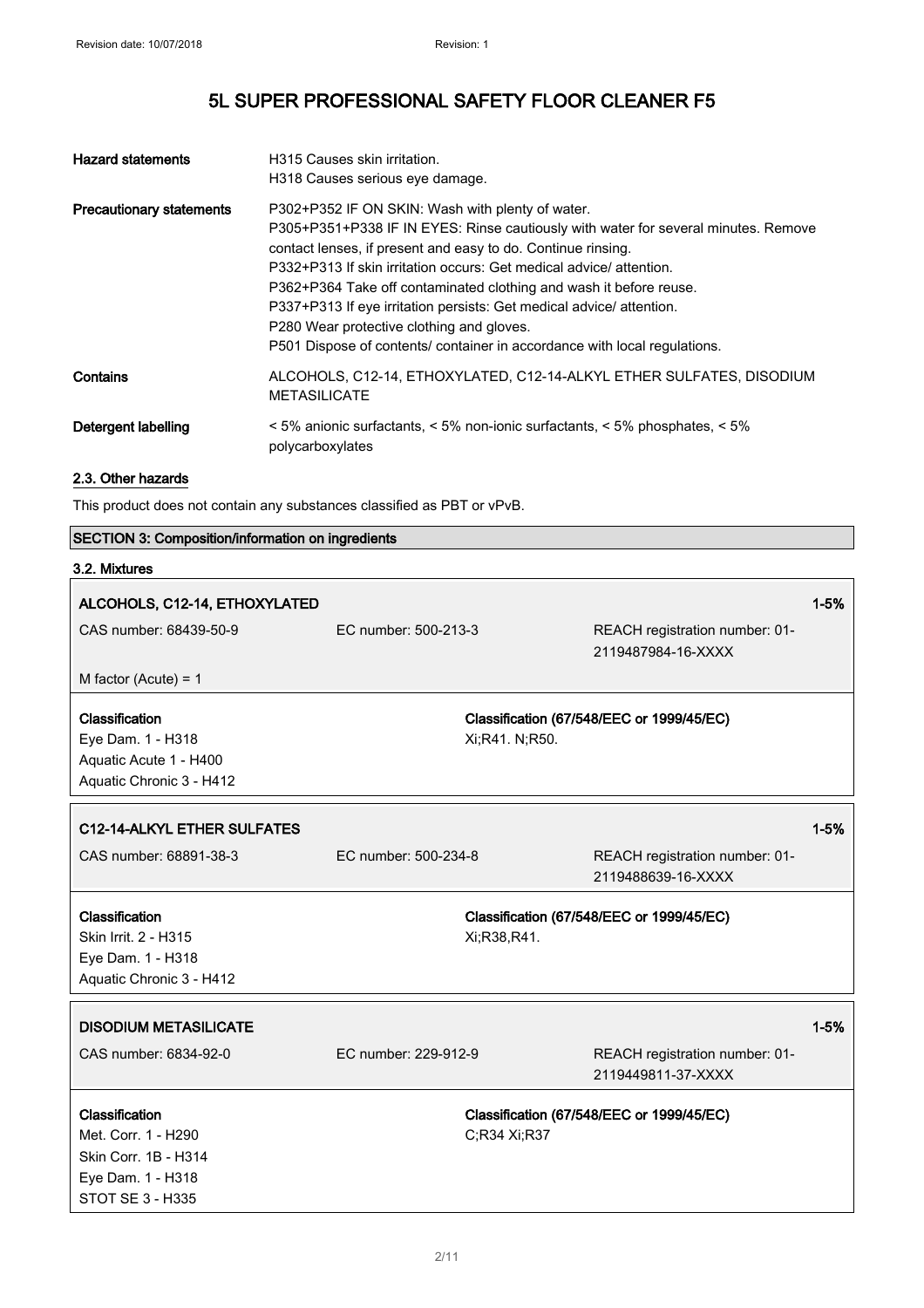The Full Text for all R-Phrases and Hazard Statements are Displayed in Section 16.

| <b>SECTION 4: First aid measures</b>                                     |                                                                                                                                                                                                                                                                              |  |  |
|--------------------------------------------------------------------------|------------------------------------------------------------------------------------------------------------------------------------------------------------------------------------------------------------------------------------------------------------------------------|--|--|
| 4.1. Description of first aid measures                                   |                                                                                                                                                                                                                                                                              |  |  |
| <b>General information</b>                                               | Provide eyewash station.                                                                                                                                                                                                                                                     |  |  |
| Inhalation                                                               | Move affected person to fresh air at once. Rinse nose and mouth with water. Get medical<br>attention if any discomfort continues.                                                                                                                                            |  |  |
| Ingestion                                                                | Never give anything by mouth to an unconscious person. Do not induce vomiting. Rinse<br>mouth thoroughly with water. Get medical attention if any discomfort continues.                                                                                                      |  |  |
| <b>Skin contact</b>                                                      | Rinse immediately with plenty of water. Remove contaminated clothing. Get medical attention<br>if irritation persists after washing.                                                                                                                                         |  |  |
| Eye contact                                                              | Rinse immediately with plenty of water. Remove any contact lenses and open eyelids wide<br>apart. Continue to rinse for at least 15 minutes. Get medical attention if symptoms are severe<br>or persist after washing. Show this Safety Data Sheet to the medical personnel. |  |  |
|                                                                          | 4.2. Most important symptoms and effects, both acute and delayed                                                                                                                                                                                                             |  |  |
| <b>General information</b>                                               | Provide eyewash station.                                                                                                                                                                                                                                                     |  |  |
| Skin contact                                                             | Prolonged contact may cause redness, irritation and dry skin.                                                                                                                                                                                                                |  |  |
| Eye contact                                                              | The product is irritating to eyes and skin. Prolonged or repeated exposure may cause the<br>following adverse effects: Irritation and redness, followed by blurred vision. Corneal damage.<br>Risk of serious damage to eyes.                                                |  |  |
|                                                                          | 4.3. Indication of any immediate medical attention and special treatment needed                                                                                                                                                                                              |  |  |
| Notes for the doctor                                                     | No specific recommendations.                                                                                                                                                                                                                                                 |  |  |
| <b>SECTION 5: Firefighting measures</b>                                  |                                                                                                                                                                                                                                                                              |  |  |
| 5.1. Extinguishing media                                                 |                                                                                                                                                                                                                                                                              |  |  |
| Suitable extinguishing media                                             | The product is not flammable. Use fire-extinguishing media suitable for the surrounding fire.<br>Foam, carbon dioxide or dry powder.                                                                                                                                         |  |  |
| 5.2. Special hazards arising from the substance or mixture               |                                                                                                                                                                                                                                                                              |  |  |
| <b>Hazardous combustion</b><br>products                                  | Thermal decomposition or combustion products may include the following substances: Oxides<br>of carbon. Toxic gases or vapours.                                                                                                                                              |  |  |
| 5.3. Advice for firefighters                                             |                                                                                                                                                                                                                                                                              |  |  |
| Protective actions during<br>firefighting                                | Control run-off water by containing and keeping it out of sewers and watercourses.                                                                                                                                                                                           |  |  |
| Special protective equipment<br>for firefighters                         | Wear positive-pressure self-contained breathing apparatus (SCBA) and appropriate protective<br>clothing.                                                                                                                                                                     |  |  |
| <b>SECTION 6: Accidental release measures</b>                            |                                                                                                                                                                                                                                                                              |  |  |
| 6.1. Personal precautions, protective equipment and emergency procedures |                                                                                                                                                                                                                                                                              |  |  |
| <b>Personal precautions</b>                                              | For personal protection, see Section 8. Treat the spilled material according to the instructions<br>in the clean-up section. Take care as floors and other surfaces may become slippery.                                                                                     |  |  |
| 6.2. Environmental precautions                                           |                                                                                                                                                                                                                                                                              |  |  |
| <b>Environmental precautions</b>                                         | Collect and dispose of spillage as indicated in Section 13. Do not discharge into drains or<br>watercourses or onto the ground.                                                                                                                                              |  |  |
| 6.3. Methods and material for containment and cleaning up                |                                                                                                                                                                                                                                                                              |  |  |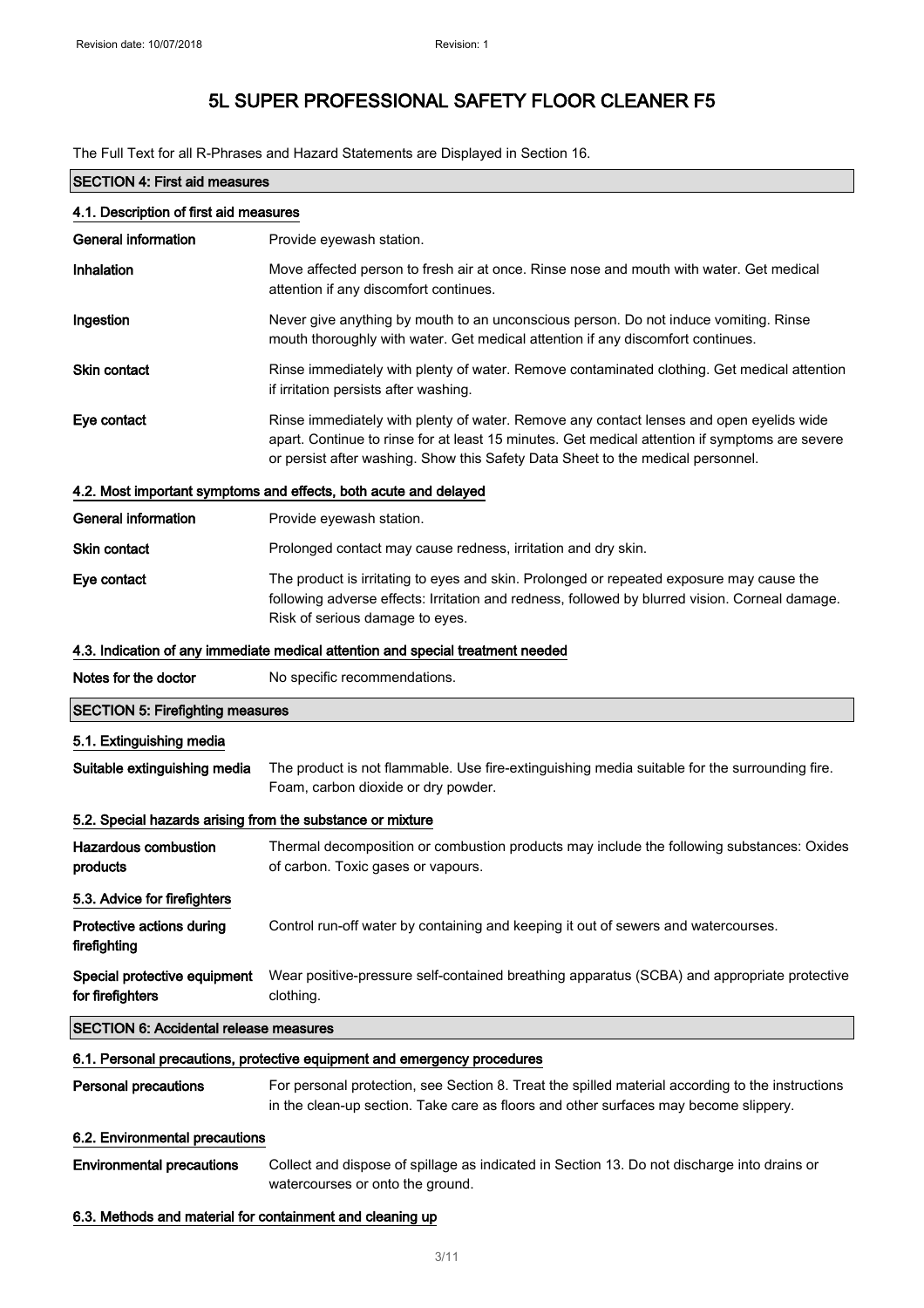| Methods for cleaning up                                 | Stop leak if safe to do so. Absorb in vermiculite, dry sand or earth and place into containers.<br>Flush contaminated area with plenty of water. Avoid the spillage or runoff entering drains,<br>sewers or watercourses.                                                                                                                                                      |  |  |
|---------------------------------------------------------|--------------------------------------------------------------------------------------------------------------------------------------------------------------------------------------------------------------------------------------------------------------------------------------------------------------------------------------------------------------------------------|--|--|
| 6.4. Reference to other sections                        |                                                                                                                                                                                                                                                                                                                                                                                |  |  |
| Reference to other sections                             | For personal protection, see Section 8. See Section 11 for additional information on health<br>hazards. For waste disposal, see Section 13.                                                                                                                                                                                                                                    |  |  |
| <b>SECTION 7: Handling and storage</b>                  |                                                                                                                                                                                                                                                                                                                                                                                |  |  |
| 7.1. Precautions for safe handling                      |                                                                                                                                                                                                                                                                                                                                                                                |  |  |
| <b>Usage precautions</b>                                | Provide adequate ventilation. Avoid spilling. Avoid contact with skin and eyes. Wear protective<br>clothing as described in Section 8 of this safety data sheet. Avoid breathing vapour/spray. Do<br>not mix with other household chemical products. Do not mix with acid.                                                                                                     |  |  |
| Advice on general<br>occupational hygiene               | Good personal hygiene procedures should be implemented. Do not eat, drink or smoke when<br>using this product. Wash skin thoroughly after handling. Take off contaminated clothing and<br>wash it before reuse. Use appropriate hand lotion to prevent defatting and cracking of skin.                                                                                         |  |  |
|                                                         | 7.2. Conditions for safe storage, including any incompatibilities                                                                                                                                                                                                                                                                                                              |  |  |
| Storage precautions                                     | Store in tightly-closed, original container in a dry, cool and well-ventilated place. Store at room<br>temperature. Keep out of the reach of children. Keep away from heat, hot surfaces, sparks,<br>open flames and other ignition sources. No smoking.                                                                                                                       |  |  |
| 7.3. Specific end use(s)                                |                                                                                                                                                                                                                                                                                                                                                                                |  |  |
| Specific end use(s)                                     | The identified uses for this product are detailed in Section 1.2.                                                                                                                                                                                                                                                                                                              |  |  |
| <b>SECTION 8: Exposure Controls/personal protection</b> |                                                                                                                                                                                                                                                                                                                                                                                |  |  |
| 8.1. Control parameters                                 |                                                                                                                                                                                                                                                                                                                                                                                |  |  |
|                                                         | ALCOHOLS, C12-14, ETHOXYLATED (CAS: 68439-50-9)                                                                                                                                                                                                                                                                                                                                |  |  |
| <b>DNEL</b>                                             | Workers - Inhalation; Long term systemic effects: 294 mg/m <sup>3</sup><br>Workers - Dermal; Long term systemic effects: 2080 mg/kg/day<br>General population - Inhalation; Long term systemic effects: 87 mg/m <sup>3</sup><br>General population - Dermal; Long term systemic effects: 1250 mg/kg/day<br>General population - Oral; Long term systemic effects: 25 mg/kg/day |  |  |
| <b>PNEC</b>                                             | - Fresh water; 0.0437 mg/l<br>- Intermittent release; 0.004 mg/l<br>- STP; 10 mg/l<br>- Sediment (Freshwater); 31 mg/kg<br>- Sediment (Marinewater); 31 mg/kg<br>- Soil; 1 mg/kg                                                                                                                                                                                               |  |  |
|                                                         | C12-14-ALKYL ETHER SULFATES (CAS: 68891-38-3)                                                                                                                                                                                                                                                                                                                                  |  |  |
| <b>DNEL</b>                                             | Workers - Inhalation; Long term systemic effects: 175 mg/m <sup>3</sup><br>Workers - Dermal; Long term systemic effects: 2750 mg/kg/day<br>Consumer - Inhalation; Long term systemic effects: 52 mg/m <sup>3</sup><br>Consumer - Dermal; Long term systemic effects: 1650 mg/kg/day<br>Consumer - Oral; Long term systemic effects: 15 mg/kg/day                               |  |  |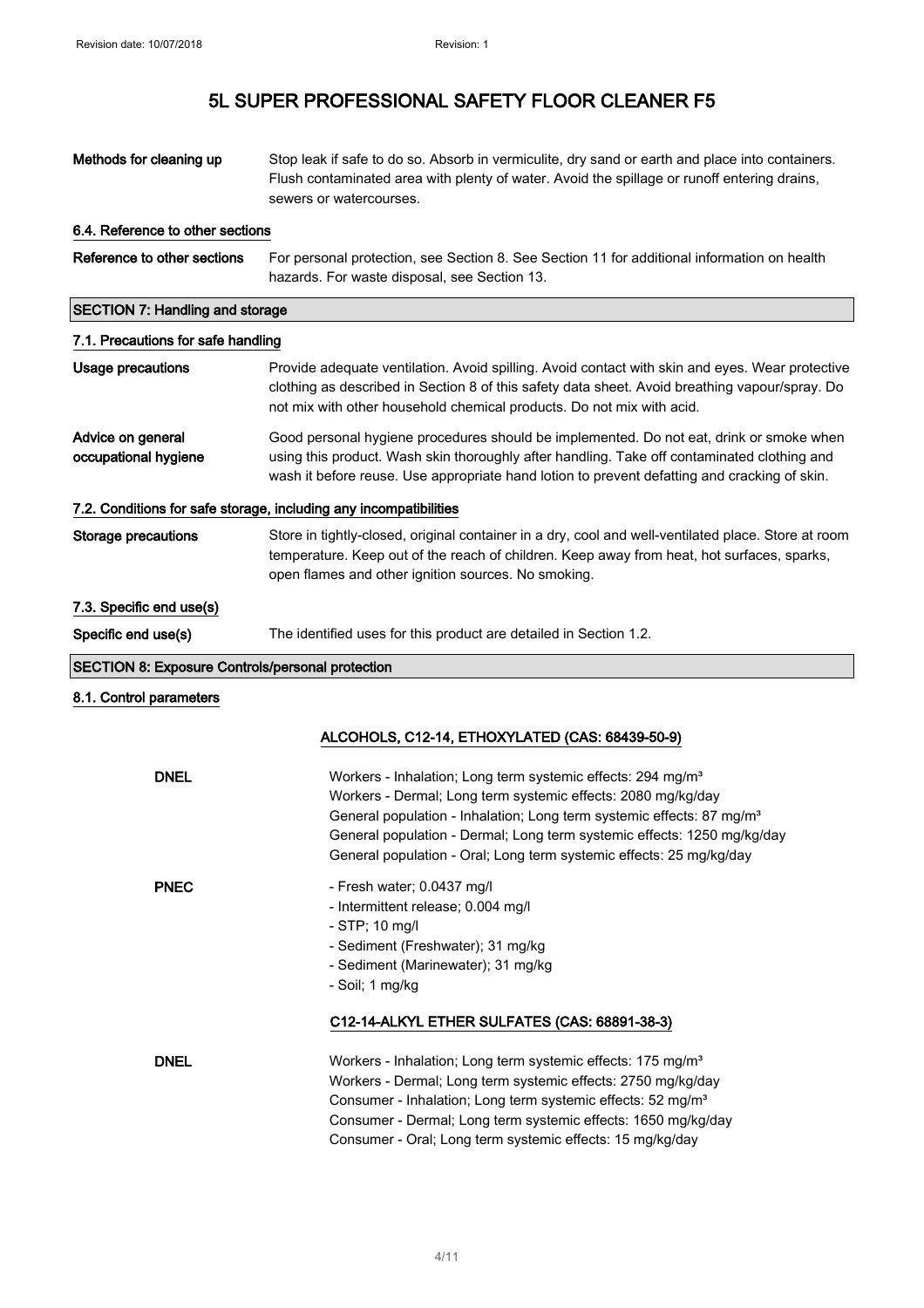| I |
|---|
|---|

- Fresh water; 0.24 mg/l
- Marine water; 0.024 mg/l
- Intermittent release; 0.071 mg/l
- Sediment, Fresh water; 0.917 mg/kg
- Sediment, Marine water; 0.092 mg/kg
- Soil; 7.5 mg/kg
- STP; 10,000 mg/l

### 8.2. Exposure controls



| Appropriate engineering<br>controls | Provide adequate ventilation.                                                                                                                                                                                                                                                                                                                                                                                  |
|-------------------------------------|----------------------------------------------------------------------------------------------------------------------------------------------------------------------------------------------------------------------------------------------------------------------------------------------------------------------------------------------------------------------------------------------------------------|
| Eye/face protection                 | Eyewear complying with an approved standard should be worn if a risk assessment indicates<br>eye contact is possible. Unless the assessment indicates a higher degree of protection is<br>required, the following protection should be worn: Tight-fitting safety glasses. Personal<br>protective equipment for eye and face protection should comply with European Standard<br>EN166.                         |
| Hand protection                     | Chemical-resistant, impervious gloves complying with an approved standard should be worn if<br>a risk assessment indicates skin contact is possible. It is recommended that gloves are made<br>of the following material: Polyvinyl chloride (PVC). Rubber (natural, latex). Neoprene. Nitrile<br>rubber. Polyethylene. To protect hands from chemicals, gloves should comply with European<br>Standard EN374. |
| Other skin and body<br>protection   | Wear appropriate clothing to prevent repeated or prolonged skin contact. Use appropriate<br>hand lotion to prevent defatting and cracking of skin.                                                                                                                                                                                                                                                             |
| Hygiene measures                    | When using do not eat, drink or smoke. Good personal hygiene procedures should be<br>implemented. Wash hands and any other contaminated areas of the body with soap and<br>water before leaving the work site. Use appropriate skin cream to prevent drying of skin.                                                                                                                                           |

Respiratory protection Respiratory protection not required.

Environmental exposure Avoid releasing into the environment.

# controls

### SECTION 9: Physical and Chemical Properties

### 9.1. Information on basic physical and chemical properties

| Appearance              | Liguid.                                                              |
|-------------------------|----------------------------------------------------------------------|
| Colour                  | Colourless to pale yellow.                                           |
| Odour                   | Unperfumed.                                                          |
| pH                      | $pH$ (concentrated solution): 12.5 - 13.6                            |
| <b>Relative density</b> | ~1.060                                                               |
| Solubility(ies)         | Soluble in water.                                                    |
| of a flame              | <b>Explosive under the influence</b> Not considered to be explosive. |
| Comments                | Information given is applicable to the product as supplied.          |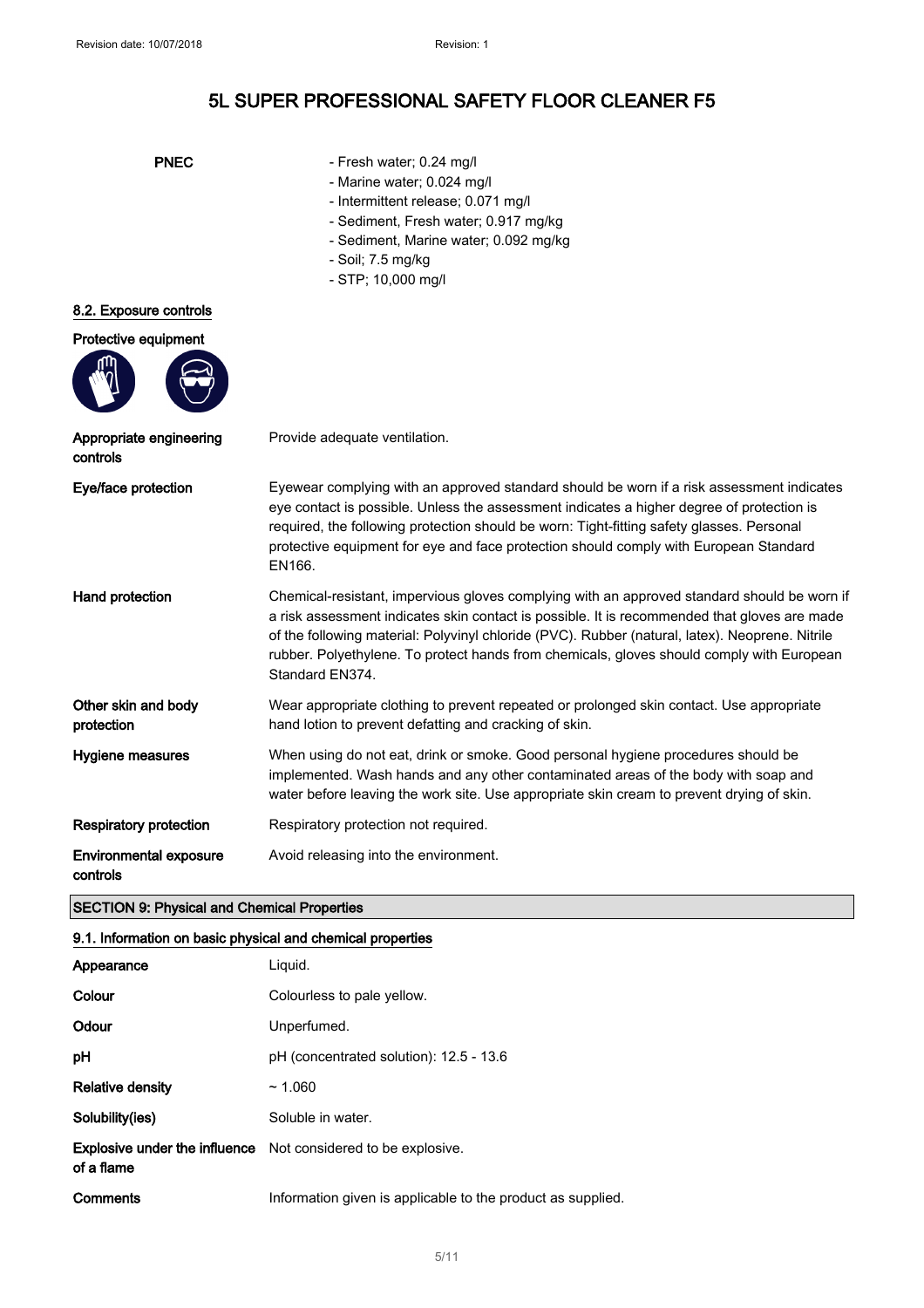| 9.2. Other information                                              |                                                                                                                     |
|---------------------------------------------------------------------|---------------------------------------------------------------------------------------------------------------------|
| Other information                                                   | Not relevant.                                                                                                       |
| <b>SECTION 10: Stability and reactivity</b>                         |                                                                                                                     |
| 10.1. Reactivity                                                    |                                                                                                                     |
| Reactivity                                                          | There are no known reactivity hazards associated with this product.                                                 |
| 10.2. Chemical stability                                            |                                                                                                                     |
| <b>Stability</b>                                                    | Stable at normal ambient temperatures.                                                                              |
| 10.3. Possibility of hazardous reactions                            |                                                                                                                     |
| Possibility of hazardous<br>reactions                               | Not applicable.                                                                                                     |
| 10.4. Conditions to avoid                                           |                                                                                                                     |
| <b>Conditions to avoid</b>                                          | Avoid exposure to high temperatures or direct sunlight.                                                             |
| 10.5. Incompatible materials                                        |                                                                                                                     |
| Materials to avoid                                                  | No specific material or group of materials is likely to react with the product to produce a<br>hazardous situation. |
| 10.6. Hazardous decomposition products                              |                                                                                                                     |
| Hazardous decomposition<br>products                                 | No known hazardous decomposition products.                                                                          |
| <b>SECTION 11: Toxicological information</b>                        |                                                                                                                     |
| 11.1. Information on toxicological effects                          |                                                                                                                     |
| <b>Toxicological effects</b>                                        | Information given is based on data of the components and of similar products.                                       |
| Acute toxicity - oral<br>Notes (oral LD <sub>50</sub> )             | Based on available data the classification criteria are not met.                                                    |
| Acute toxicity - dermal<br>Notes (dermal LDso)                      | Based on available data the classification criteria are not met.                                                    |
| Acute toxicity - inhalation<br>Notes (inhalation LC <sub>50</sub> ) | Based on available data the classification criteria are not met.                                                    |
| Skin corrosion/irritation<br>Skin corrosion/irritation              | Causes skin irritation. Calculation method.                                                                         |
| Serious eye damage/irritation<br>Serious eye damage/irritation      | Causes serious eye damage. Calculation method.                                                                      |
| Respiratory sensitisation<br><b>Respiratory sensitisation</b>       | Based on available data the classification criteria are not met.                                                    |
| <b>Skin sensitisation</b><br><b>Skin sensitisation</b>              | Based on available data the classification criteria are not met.                                                    |
| Germ cell mutagenicity<br>Genotoxicity - in vitro                   | Does not contain any substances known to be mutagenic.                                                              |
| Carcinogenicity<br>Carcinogenicity                                  | Does not contain any substances known to be carcinogenic.                                                           |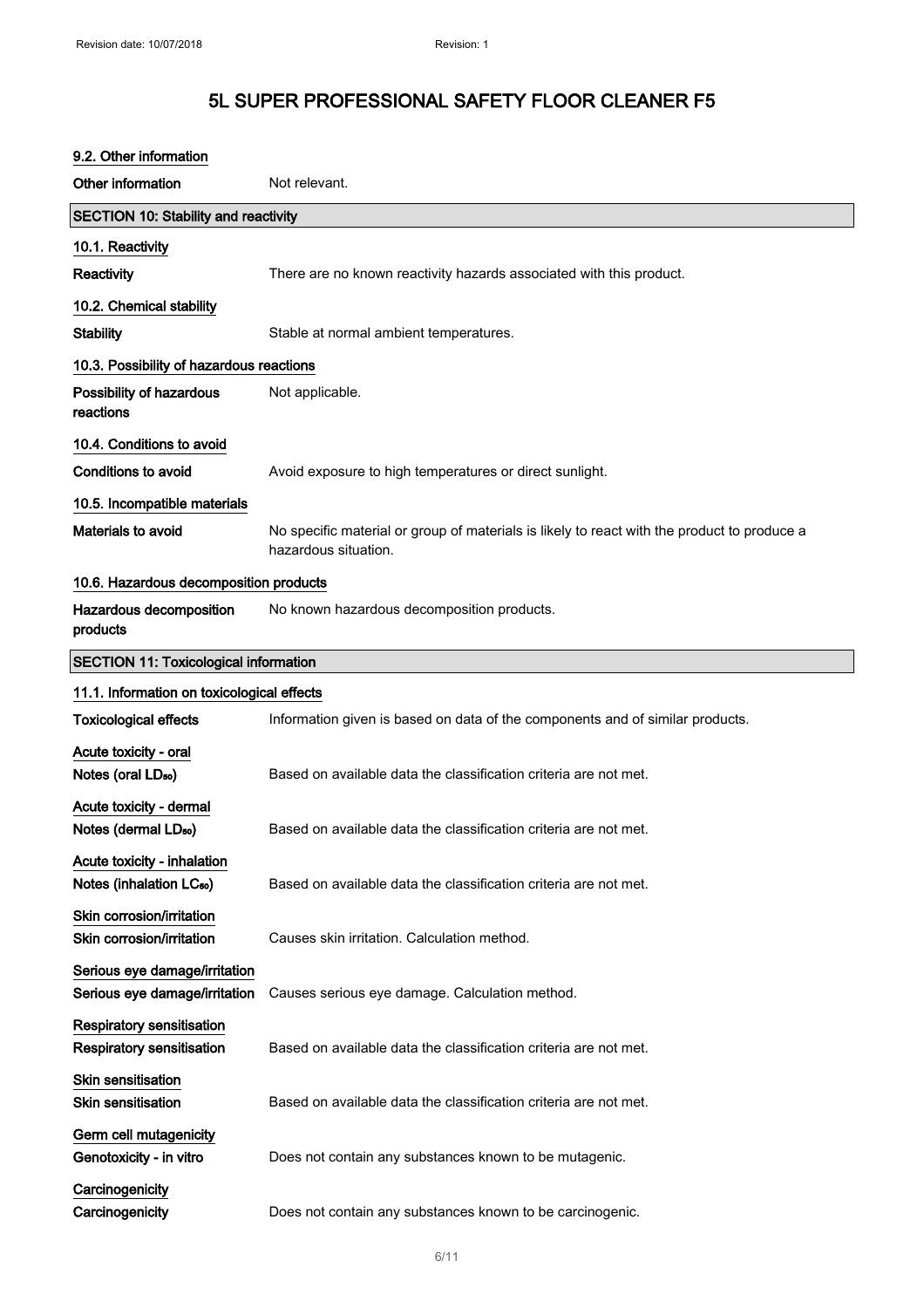| Reproductive toxicity                     |                                                                                                       |                                                                                                                                                                                                                             |  |  |
|-------------------------------------------|-------------------------------------------------------------------------------------------------------|-----------------------------------------------------------------------------------------------------------------------------------------------------------------------------------------------------------------------------|--|--|
|                                           | Reproductive toxicity - fertility                                                                     | Does not contain any substances known to be toxic to reproduction.                                                                                                                                                          |  |  |
|                                           | Specific target organ toxicity - single exposure                                                      |                                                                                                                                                                                                                             |  |  |
|                                           | STOT - single exposure<br>Not classified as a specific target organ toxicant after a single exposure. |                                                                                                                                                                                                                             |  |  |
|                                           | Specific target organ toxicity - repeated exposure                                                    |                                                                                                                                                                                                                             |  |  |
|                                           | STOT - repeated exposure                                                                              | Not classified as a specific target organ toxicant after repeated exposure.                                                                                                                                                 |  |  |
| Aspiration hazard                         |                                                                                                       |                                                                                                                                                                                                                             |  |  |
| Aspiration hazard                         |                                                                                                       | Based on available data the classification criteria are not met.                                                                                                                                                            |  |  |
| <b>General information</b>                |                                                                                                       | This product has low toxicity.                                                                                                                                                                                              |  |  |
| Ingestion                                 |                                                                                                       | May cause irritation. Symptoms following overexposure may include the following: Stomach<br>pain. Nausea, vomiting. Diarrhoea.                                                                                              |  |  |
| <b>Skin contact</b>                       |                                                                                                       | Skin irritation should not occur when used as recommended. Prolonged or repeated exposure<br>may cause the following adverse effects: Irritation. Redness. Dryness and/or cracking. Mild<br>dermatitis, allergic skin rash. |  |  |
| Eye contact                               |                                                                                                       | Irritating to eyes. May cause serious eye damage. Severe irritation, burning, tearing and<br>blurred vision. Corneal damage.                                                                                                |  |  |
|                                           | Toxicological information on ingredients.                                                             |                                                                                                                                                                                                                             |  |  |
|                                           |                                                                                                       | C12-14-ALKYL ETHER SULFATES                                                                                                                                                                                                 |  |  |
|                                           | Acute toxicity - oral                                                                                 |                                                                                                                                                                                                                             |  |  |
|                                           | Acute toxicity oral (LD <sub>50</sub><br>mg/kg)                                                       | 4,100.0                                                                                                                                                                                                                     |  |  |
|                                           | <b>Species</b>                                                                                        | Rat                                                                                                                                                                                                                         |  |  |
|                                           | ATE oral (mg/kg)                                                                                      | 4,100.0                                                                                                                                                                                                                     |  |  |
|                                           | Acute toxicity - dermal                                                                               |                                                                                                                                                                                                                             |  |  |
|                                           | Acute toxicity dermal (LD <sub>50</sub> 2,001.0<br>mg/kg)                                             |                                                                                                                                                                                                                             |  |  |
|                                           | <b>Species</b>                                                                                        | Rat                                                                                                                                                                                                                         |  |  |
|                                           | ATE dermal (mg/kg)                                                                                    | 2,001.0                                                                                                                                                                                                                     |  |  |
| <b>SECTION 12: Ecological Information</b> |                                                                                                       |                                                                                                                                                                                                                             |  |  |

Ecotoxicity There are no data on the ecotoxicity of this product. Not regarded as dangerous for the environment.

### 12.1. Toxicity

Toxicity Not considered toxic to fish.

Ecological information on ingredients.

## ALCOHOLS, C12-14, ETHOXYLATED

| Acute aguatic toxicity |                       |
|------------------------|-----------------------|
| $LE(C)_{50}$           | $0.1 < L(E)C50 \le 1$ |
| M factor (Acute)       |                       |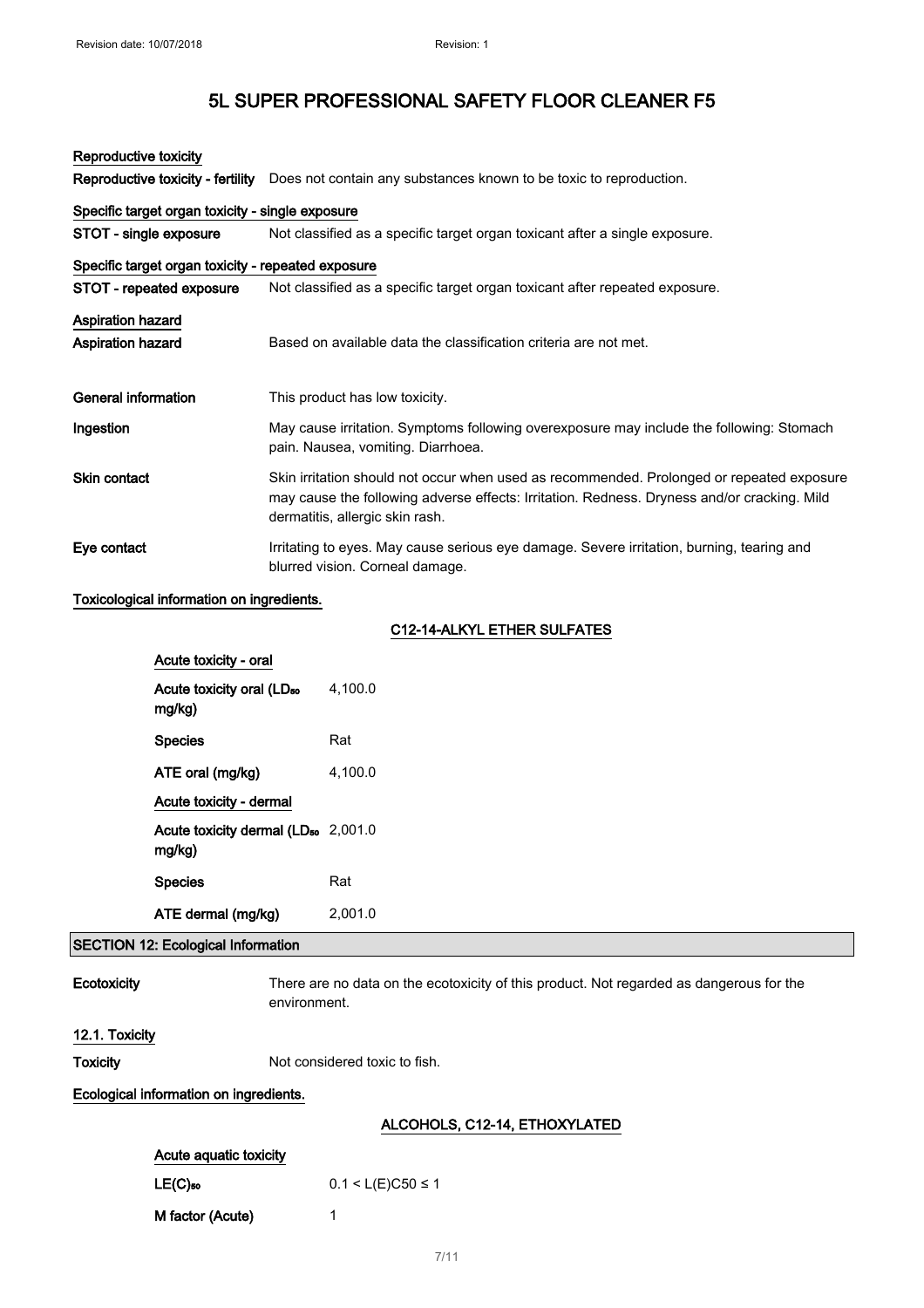Chronic aquatic toxicity

# 5L SUPER PROFESSIONAL SAFETY FLOOR CLEANER F5

|                                        | Chronic toxicity - aquatic<br>invertebrates                        |  | NOEC, 21 days: 0.77 mg/l, Daphnia magna                                                                                                                                                                                                                                                                                                                                                                                                                                            |
|----------------------------------------|--------------------------------------------------------------------|--|------------------------------------------------------------------------------------------------------------------------------------------------------------------------------------------------------------------------------------------------------------------------------------------------------------------------------------------------------------------------------------------------------------------------------------------------------------------------------------|
|                                        |                                                                    |  | C12-14-ALKYL ETHER SULFATES                                                                                                                                                                                                                                                                                                                                                                                                                                                        |
|                                        | Acute aquatic toxicity                                             |  |                                                                                                                                                                                                                                                                                                                                                                                                                                                                                    |
|                                        | Acute toxicity - fish<br>Acute toxicity - aquatic<br>invertebrates |  | LC <sub>50</sub> , 96 hours: 7.1 mg/l, Brachydanio rerio (Zebra Fish)<br>REACH dossier information.                                                                                                                                                                                                                                                                                                                                                                                |
|                                        |                                                                    |  | EC <sub>50</sub> , 48 hours: 7.2 mg/l, Daphnia magna<br>REACH dossier information.                                                                                                                                                                                                                                                                                                                                                                                                 |
|                                        | Chronic aquatic toxicity                                           |  |                                                                                                                                                                                                                                                                                                                                                                                                                                                                                    |
|                                        | Chronic toxicity - fish early<br>life stage                        |  | NOEC, 28 days: 0.14 mg/l, Oncorhynchus mykiss (Rainbow trout)<br>REACH dossier information.                                                                                                                                                                                                                                                                                                                                                                                        |
|                                        | Chronic toxicity - aquatic<br>invertebrates                        |  | NOEC, 21 days: 0.27 mg/l, Daphnia magna<br>REACH dossier information.                                                                                                                                                                                                                                                                                                                                                                                                              |
|                                        | 12.2. Persistence and degradability                                |  |                                                                                                                                                                                                                                                                                                                                                                                                                                                                                    |
|                                        |                                                                    |  | Persistence and degradability There are no data on the degradability of this product. The surfactant(s) contained in this<br>product complies(comply) with the biodegradability criteria as laid down in Regulation (EC)<br>No. 648/2004 on detergents. Data to support this assertion are held at the disposal of the<br>competent authorities of the Member States and will be made available to them at their direct<br>request, or at the request of a detergent manufacturer. |
|                                        | Ecological information on ingredients.                             |  |                                                                                                                                                                                                                                                                                                                                                                                                                                                                                    |
|                                        |                                                                    |  | C12-14-ALKYL ETHER SULFATES                                                                                                                                                                                                                                                                                                                                                                                                                                                        |
|                                        | Biodegradation                                                     |  | Expected to be readily biodegradable.<br>Water - Degradation 100%: 28 days<br>REACH dossier information.                                                                                                                                                                                                                                                                                                                                                                           |
|                                        | 12.3. Bioaccumulative potential                                    |  |                                                                                                                                                                                                                                                                                                                                                                                                                                                                                    |
|                                        | <b>Bioaccumulative potential</b>                                   |  | No data available on bioaccumulation.                                                                                                                                                                                                                                                                                                                                                                                                                                              |
|                                        | Ecological information on ingredients.                             |  |                                                                                                                                                                                                                                                                                                                                                                                                                                                                                    |
|                                        |                                                                    |  | ALCOHOLS, C12-14, ETHOXYLATED                                                                                                                                                                                                                                                                                                                                                                                                                                                      |
|                                        | <b>Bioaccumulative potential</b>                                   |  | No potential for bioaccumulation.                                                                                                                                                                                                                                                                                                                                                                                                                                                  |
|                                        |                                                                    |  | C12-14-ALKYL ETHER SULFATES                                                                                                                                                                                                                                                                                                                                                                                                                                                        |
|                                        | <b>Bioaccumulative potential</b>                                   |  | The product is not bioaccumulating.                                                                                                                                                                                                                                                                                                                                                                                                                                                |
| <b>Partition coefficient</b>           |                                                                    |  | log Pow: ~ 0.3 REACH dossier information.                                                                                                                                                                                                                                                                                                                                                                                                                                          |
| 12.4. Mobility in soil                 |                                                                    |  |                                                                                                                                                                                                                                                                                                                                                                                                                                                                                    |
| <b>Mobility</b>                        |                                                                    |  | The product is water-soluble and may spread in water systems.                                                                                                                                                                                                                                                                                                                                                                                                                      |
| Ecological information on ingredients. |                                                                    |  |                                                                                                                                                                                                                                                                                                                                                                                                                                                                                    |
|                                        |                                                                    |  | C12-14-ALKYL ETHER SULFATES                                                                                                                                                                                                                                                                                                                                                                                                                                                        |

Mobility The product is soluble in water.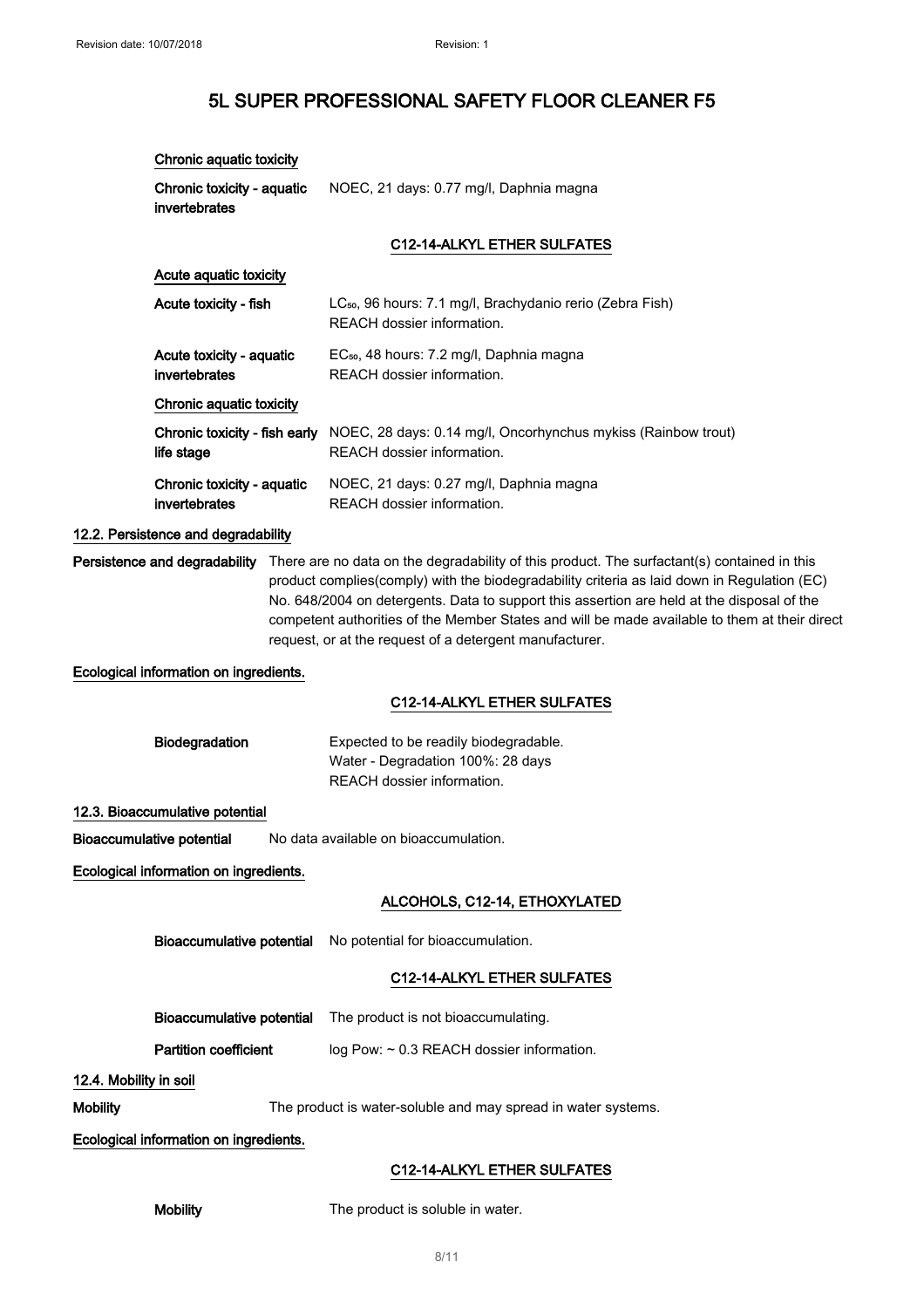| Adsorption/desorption | - Log Koc: $0.34 \textcircled{a} \degree$ F |
|-----------------------|---------------------------------------------|
| coefficient           |                                             |

### 12.5. Results of PBT and vPvB assessment

Results of PBT and vPvB assessment This product does not contain any substances classified as PBT or vPvB.

#### Ecological information on ingredients.

### C12-14-ALKYL ETHER SULFATES

Results of PBT and vPvB This substance is not classified as PBT or vPvB according to current EU criteria. assessment

#### 12.6. Other adverse effects

| Other adverse effects                      | None known.                                                                                                                                                                 |  |
|--------------------------------------------|-----------------------------------------------------------------------------------------------------------------------------------------------------------------------------|--|
| <b>SECTION 13: Disposal considerations</b> |                                                                                                                                                                             |  |
| 13.1. Waste treatment methods              |                                                                                                                                                                             |  |
| General information                        | Do not discharge into drains or watercourses or onto the ground.                                                                                                            |  |
| Disposal methods                           | Dispose of waste to licensed waste disposal site in accordance with the requirements of the<br>local Waste Disposal Authority. Reuse or recycle products wherever possible. |  |
| <b>SECTION 14: Transport information</b>   |                                                                                                                                                                             |  |

General The product is not covered by international regulations on the transport of dangerous goods (IMDG, IATA, ADR/RID).

#### 14.1. UN number

Not applicable.

### 14.2. UN proper shipping name

Not applicable.

### 14.3. Transport hazard class(es)

No transport warning sign required.

### 14.4. Packing group

Not applicable.

### 14.5. Environmental hazards

Environmentally hazardous substance/marine pollutant No.

#### 14.6. Special precautions for user

Not applicable.

### 14.7. Transport in bulk according to Annex II of MARPOL and the IBC Code

Transport in bulk according to Not applicable. Annex II of MARPOL 73/78 and the IBC Code

SECTION 15: Regulatory information

#### 15.1. Safety, health and environmental regulations/legislation specific for the substance or mixture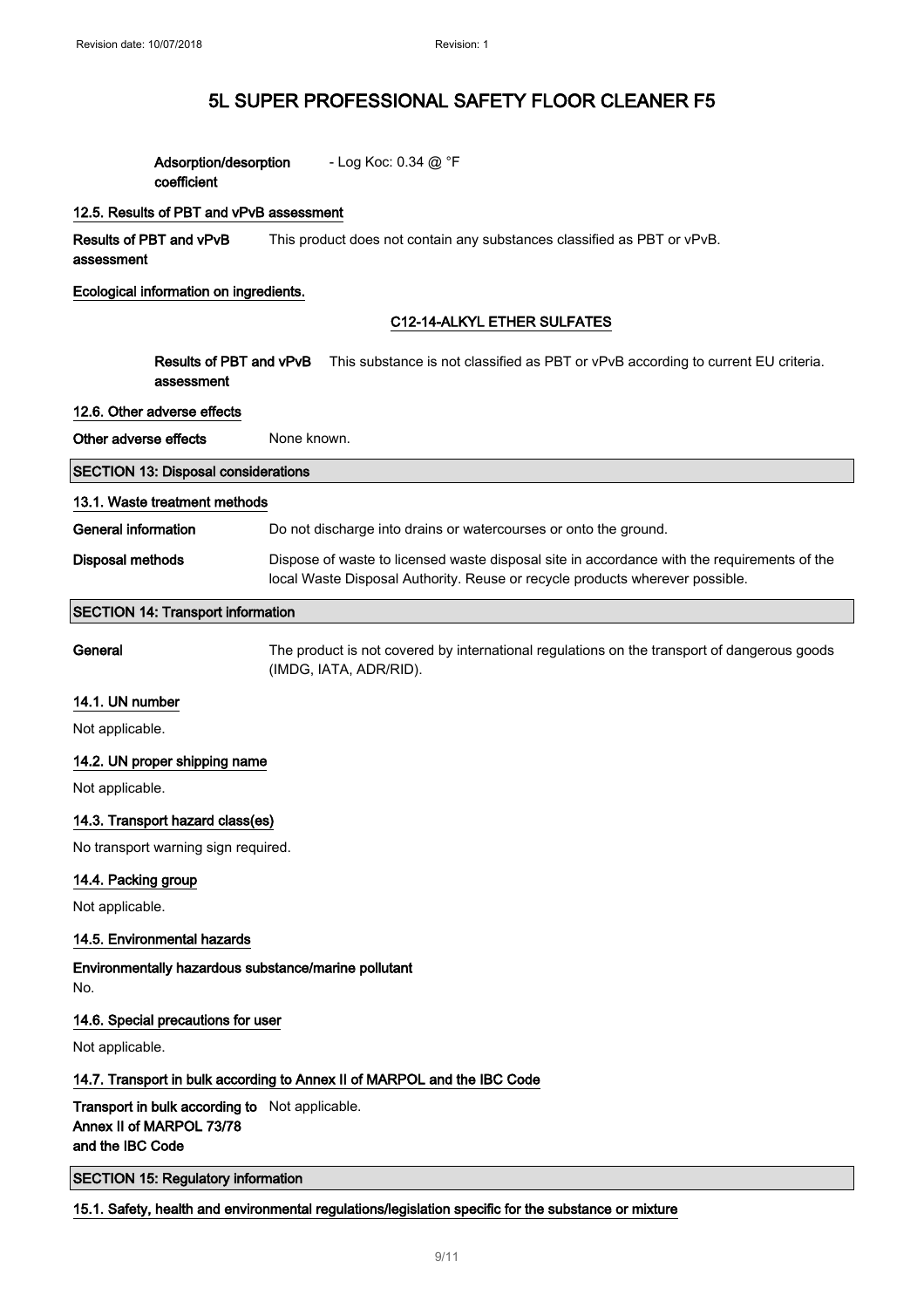| <b>National regulations</b> | The Control of Substances Hazardous to Health Regulations 2002 (SI 2002 No. 2677) (as<br>amended).                                                                                                                                                                                                                                                                                                                                                                                                                                                             |
|-----------------------------|----------------------------------------------------------------------------------------------------------------------------------------------------------------------------------------------------------------------------------------------------------------------------------------------------------------------------------------------------------------------------------------------------------------------------------------------------------------------------------------------------------------------------------------------------------------|
| <b>EU</b> legislation       | Regulation (EC) No 1907/2006 of the European Parliament and of the Council of 18<br>December 2006 concerning the Registration, Evaluation, Authorisation and Restriction of<br>Chemicals (REACH) (as amended).<br>Commission Regulation (EU) No 453/2010 of 20 May 2010.<br>Regulation (EC) No 1272/2008 of the European Parliament and of the Council of 16<br>December 2008 on classification, labelling and packaging of substances and mixtures (as<br>amended).<br>Commission Directive 2000/39/EC of 8 June 2000 establishing a first list of indicative |
|                             | occupational exposure limit values in implementation of Council Directive 98/24/EC on the<br>protection of the health and safety of workers from the risks related to chemical agents at<br>work (as amended).<br>Commission Decision 2000/532/EC as amended by Decision 2001/118/EC establishing a list<br>of wastes and hazardous waste pursuant to Council Directive 75/442/EEC on waste and<br>Directive 91/689/EEC on hazardous waste with amendments.                                                                                                    |
| Guidance                    | Commission Regulation (EU) No 2015/830 of 28 May 2015.<br>Workplace Exposure Limits EH40.<br>ECHA Guidance on the Application of the CLP Criteria.<br>ECHA Guidance on the compilation of safety data sheets.<br><b>COSHH Essentials.</b><br>Technical Guidance WM2: Hazardous Waste.                                                                                                                                                                                                                                                                          |

# 15.2. Chemical safety assessment

No information available.

### SECTION 16: Other information

| Abbreviations and acronyms<br>used in the safety data sheet | DNEL: Derived No Effect Level.<br>PBT: Persistent, Bioaccumulative and Toxic substance.<br>PNEC: Predicted No Effect Concentration.<br>MARPOL 73/78: International Convention for the Prevention of Pollution From Ships, 1973 as<br>modified by the Protocol of 1978. |
|-------------------------------------------------------------|------------------------------------------------------------------------------------------------------------------------------------------------------------------------------------------------------------------------------------------------------------------------|
| <b>Revision comments</b>                                    | New revision number applied to comply with Commission Regulation (EU) No 2015/830 Of<br>28 May 2015' NOTE: Lines within the margin indicate significant changes from the previous<br>revision.                                                                         |
| <b>Revision date</b>                                        | 10/07/2018                                                                                                                                                                                                                                                             |
| Revision                                                    |                                                                                                                                                                                                                                                                        |
| <b>SDS number</b>                                           | 21845                                                                                                                                                                                                                                                                  |
| Risk phrases in full                                        | R34 Causes burns.<br>R <sub>36</sub> Irritating to eyes.<br>R37 Irritating to respiratory system.<br>R38 Irritating to skin.<br>R41 Risk of serious damage to eyes.<br>R50 Very toxic to aquatic organisms.                                                            |